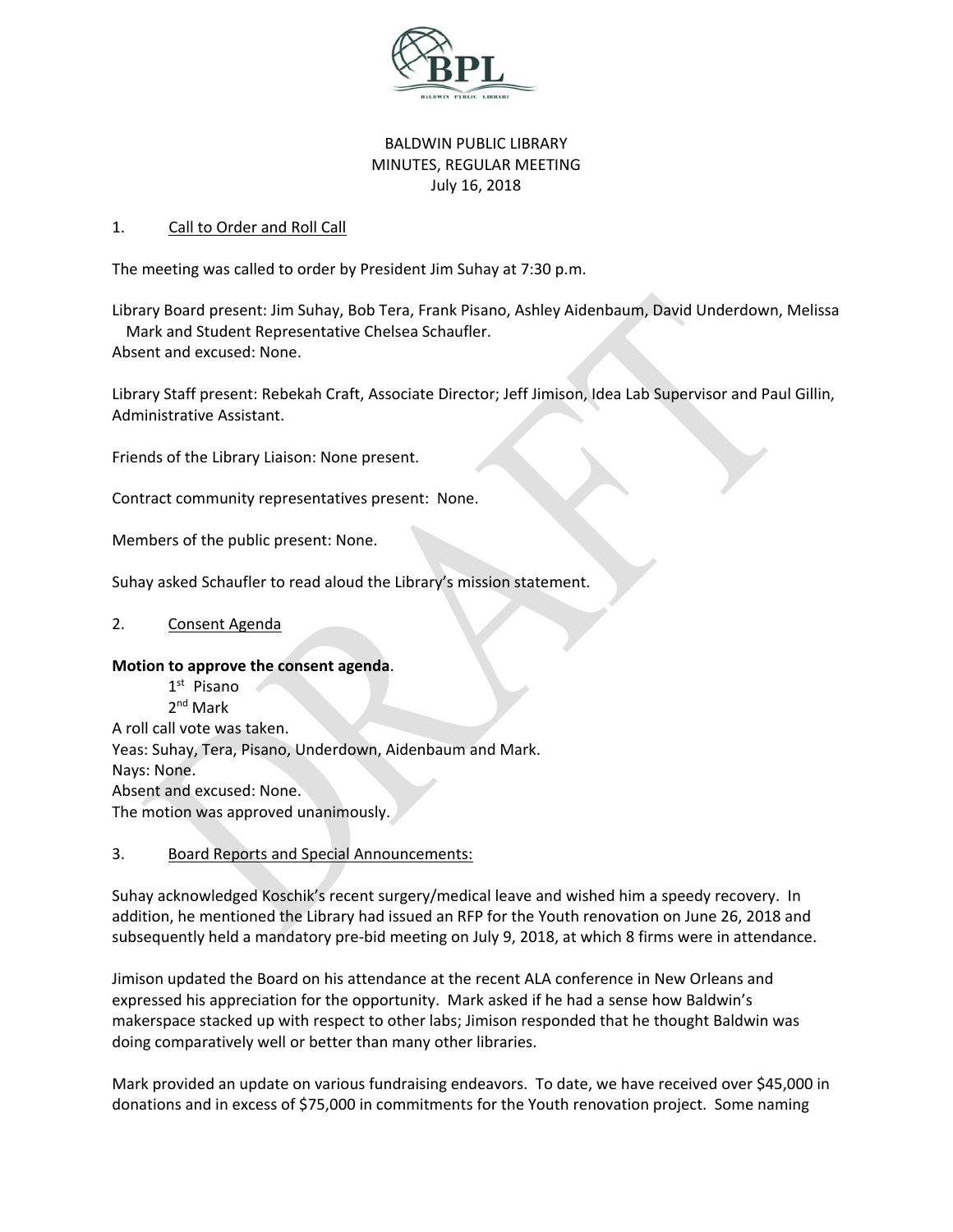

rights have been claimed via donations, such as the Community House for the aquarium, but other opportunities remain. Pisano mentioned that persons interested in seeing a list of donors can find such information in the board packets online and thanked them for their generosity.

Next, Pisano acknowledged the following staff anniversaries: Craft (3 years).

Craft mentioned a few of BPL's upcoming events of interest, which can be found on page 65 of the July Board packet. Tera asked Craft to briefly describe the new Kanopy service.

## Board Committee Reports:

Finance Committee: Tera reported that the Committee met on July 9, 2018 and that the preliminary report for the full FY 2017‐2018 Budget tracked well. The final year end Fund Balance will be about \$1,285,000. Complete minutes of this meeting are on pages 14 – 16 of the July Board packet. Pisano and Tera mentioned the support the Friends do with respect to the babysitter training program the Red Cross does at the Library. The Friends subsidize half the cost of the program.

The next meeting of the Finance Committee will take place on August 13, 2018 at 4:30 p.m.

Building Committee: There was no meeting.

## 4. Library Report:

Craft highlighted certain key metrics; in addition, Craft mentioned some of events held at Baldwin over the past month. The Library will be partnering this year with the Birmingham Public Schools vocational program to offer volunteer opportunities to select students. Aidenbaum asked if these students were interested in exploring a career in libraries; Craft stated that the program was designed for special needs students. Craft updated the Board on the Books and Bites fundraiser to be held October 19, 2018 providing highlights of some recent donors and auction sponsors. Craft acknowledged four new staff members: Weerakoon, Terman, Iltria and Kaczmarek and two recent promotions: Hoeck and Henricks. The complete Library Report can be found on pages 18 – 65 of the July board packet.

#### 5. Liaisons:

Friends of Baldwin Public Library: There was no report.; however, Pisano thanked the Friends for another successful month of book sales in front of the Circulation desk, netting over \$800.

Beverly Hills: There was no report.

Bloomfield Hills: There was no report.

6. Unfinished Business: There was no unfinished business.

7. New and Miscellaneous Business: Craft presented the proposed 2019 calendar on page 42 of the July Board packet and asked the Board to consider closing the Library for one Friday in September for staff development and some advance prep work for the upcoming renovation. Aidenbaum and Pisano expressed their support for staff development and encourage us to do so. The Board supports this and will be asked to vote on the calendar next month.